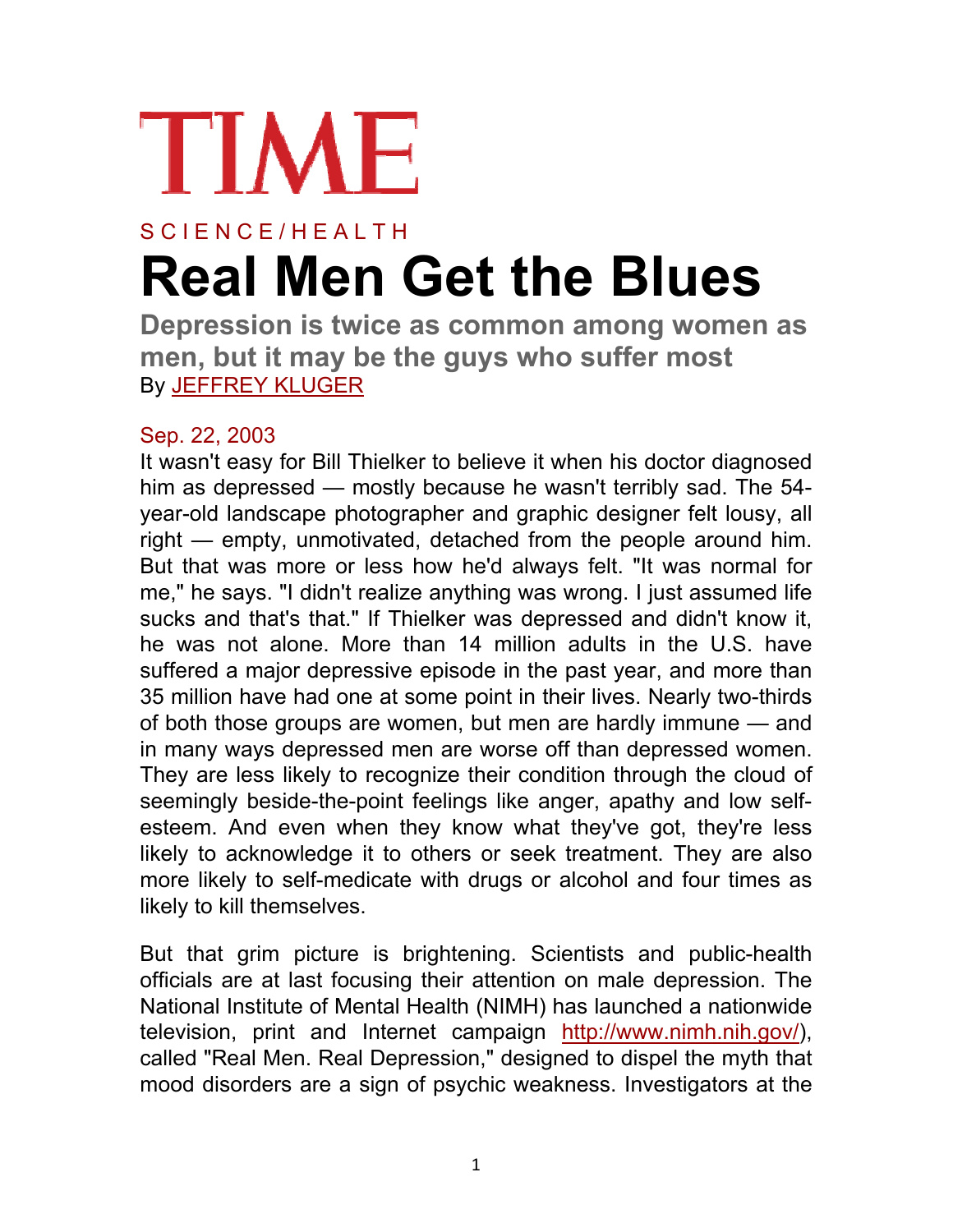NIMH and elsewhere are digging into the hormonal and genetic roots of depression, while doctors are trying to get word out that there are treatments — both psychological and pharmacological — that really work. Men who continue to suffer, they insist, do so needlessly.

"Depression sometimes precludes its own treatment because you lack the energy to take action," says NIMH director Dr. Thomas Insel, who was trained as a psychiatrist. "It's like a loss of life force."

If anyone understands the benefits of action — and the price of inaction — it's Eric Weaver. A sergeant in the Rochester, N.Y., police department, Weaver, 40, moves in circles that are particularly intolerant of weakness. He's a tough cop. He participated in bodybuilding shows, volunteered for SWAT team duty and was a role model for the other officers. That's why it came as a surprise to his wife and three daughters when he finally revealed that he could barely recall a day when he hadn't contemplated suicide. "I'd exhibit confidence, arrogance and self-esteem," he says, "but I was a mess inside."

Weaver's wife was sympathetic, but she also insisted that he see a doctor. Insel says this kind of feminine push — from a wife, daughter or mother — is often what it takes to get a depressed man into treatment. In Weaver's case it was relatively easy, since he at least realized that something was wrong. For many men, it's the women of the house who not only insist on treatment but must diagnose the disorder in the first place.

Why do men experience depression differently from women? Part of it, certainly, is cultural. In a society that prizes strength in its men, there's little to be gained by them in exhibiting anything less. But part of it may be hormonal. Before puberty, boys and girls experience depression in more or less equal numbers. As they mature, however, girls fall prey to the blues more often, perhaps because of the hormone storms that accompany female adolescence. Could the different mix of hormones that boys produce — particularly testosterone — be somehow protective? If so, might the falloff of testosterone as men age slowly strip this protection away?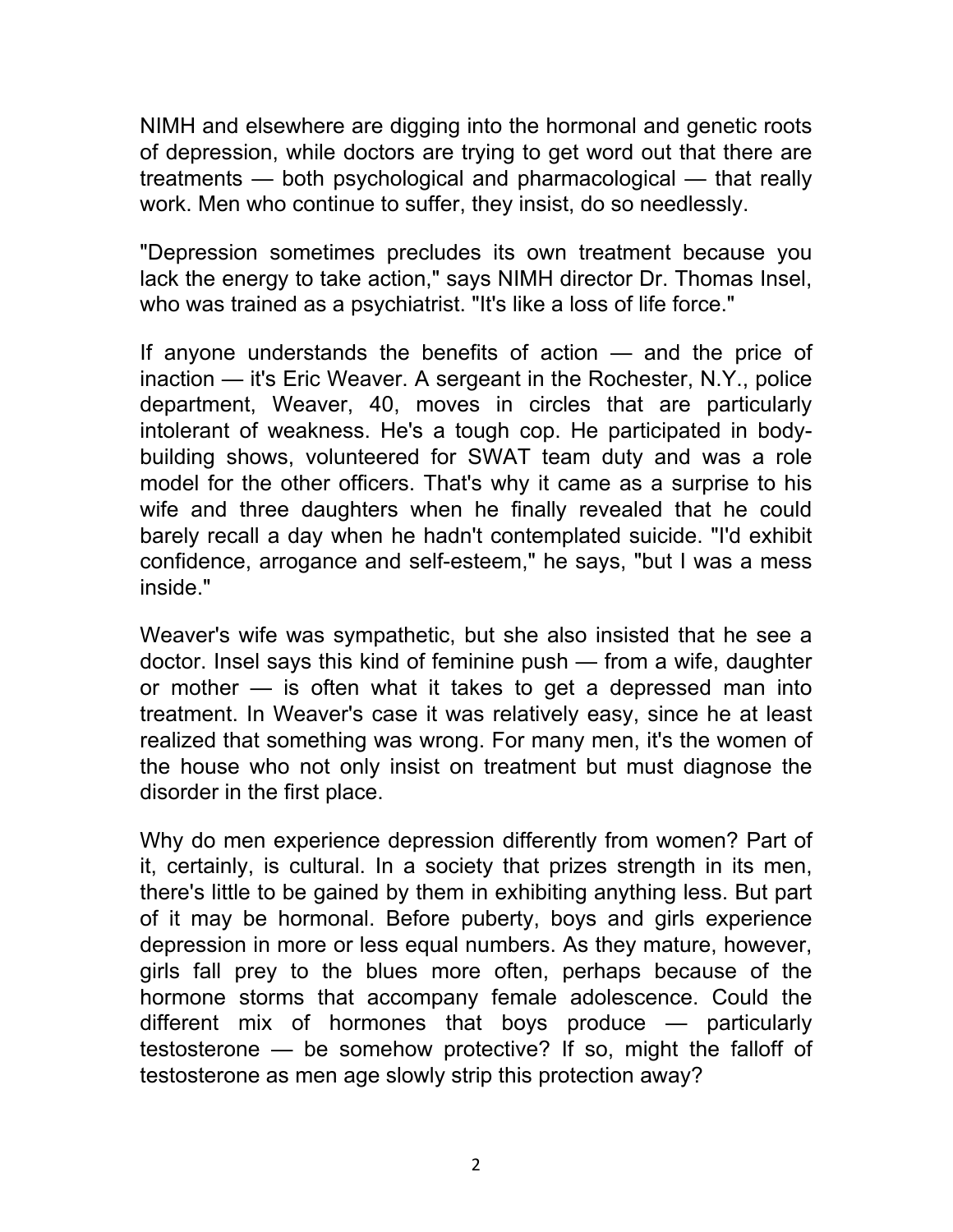Dr. Harrison Pope Jr., director of the Biological Psychiatry Laboratory at McLean Hospital in Belmont, Mass., is exploring these kinds of questions. In a study published this year in the American Journal of Psychiatry, he reported recruiting 56 depressed men, checking their testosterone and finding that what he called an "astonishing" 24 of them had low or borderline levels of the hormone. To determine if this played a role in the men's depression, he had part of the group apply testosterone gel to their skin every day for eight weeks while another part did the same with a placebo. He found that the group that got the testosterone exhibited a brightening of mood that the placebo group didn't.

This research, to be sure, is preliminary. The study was small, and most of the average improvement in the hormone group was due to far-above-average improvement in just three men. But Pope's work suggests a genetic component to the hormonal connection. Testosterone's effectiveness is in part determined by the sensitivity of androgen receptors on the surface of cells — a variable that is itself determined by the genes. Other researchers, notably Dr. Stuart Seidman, a professor of psychiatry at Columbia University, are skeptical, insisting that there is nowhere near enough data to support the idea that testosterone has anything to do with depression. Other tentative links between genes and depression, however, are also emerging. Researchers at the University of Pittsburgh, for example, have found four spots on chromosomes that appear to help code for depression only in women and at least one that seems to do the same only in men.

If the roots of depression are different for men and women, however, the same treatments work equally well for both. The antidepressant revolution begun by Prozac in the early 1990s has transformed the therapeutic landscape. According to a recent study, 37% of people being treated for depression chose the drug option in 1987; 10 years later the percentage had doubled to 75%. And with newer and better antidepressants available all the time, those numbers are growing. Often just as effective as any drug is cognitive therapy, a form of the talking cure that teaches depressives to reframe their view of the world, questioning the catastrophic or fatalistic spin they put on